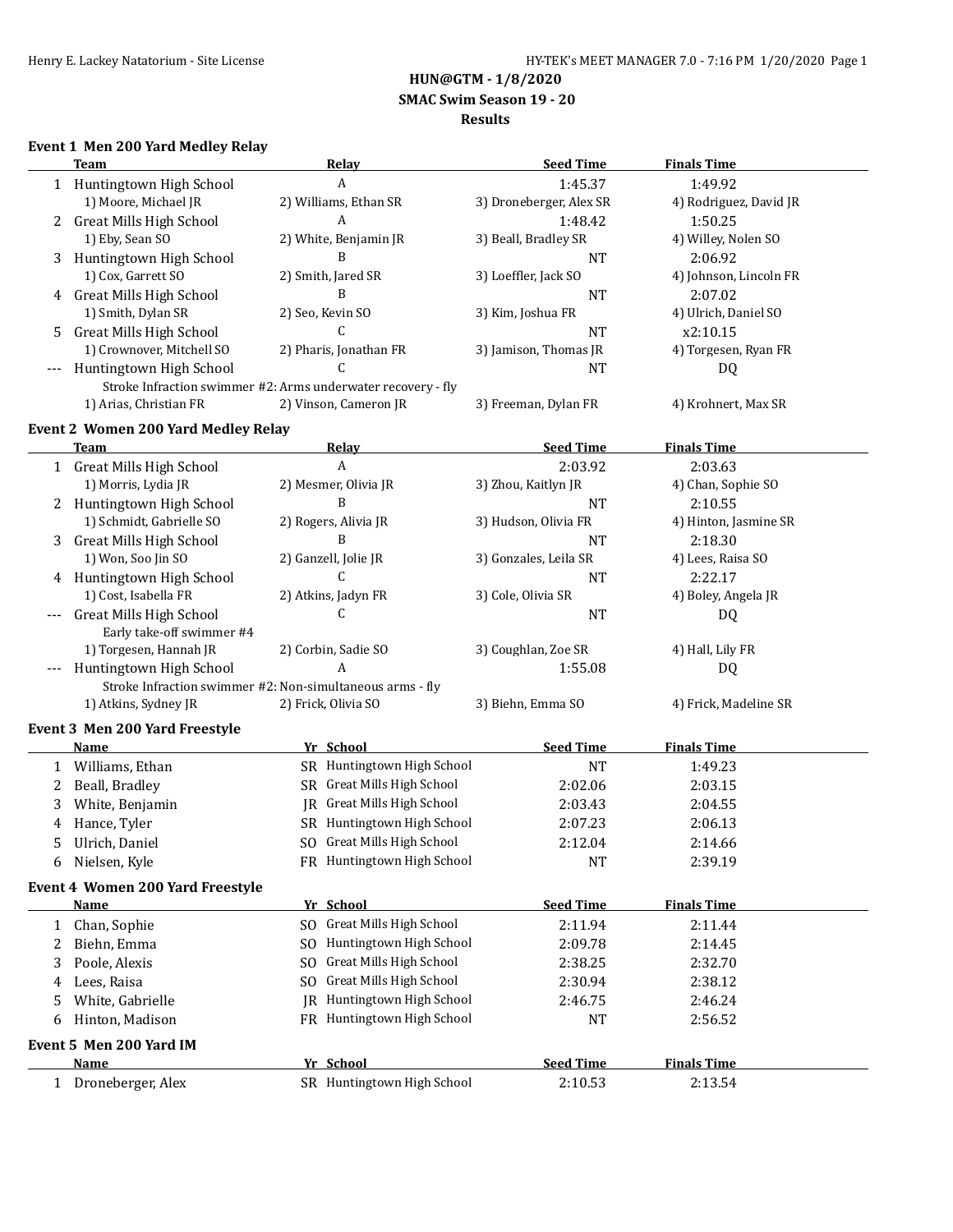# **HUN@GTM - 1/8/2020 SMAC Swim Season 19 - 20**

## **Results**

# **(Event 5 Men 200 Yard IM)**

|       | <b>Name</b>                            |    | Yr School                         | <b>Seed Time</b> | <b>Finals Time</b> |  |
|-------|----------------------------------------|----|-----------------------------------|------------------|--------------------|--|
| 2     | Kim, Joshua                            |    | FR Great Mills High School        | 2:25.30          | 2:23.39            |  |
| 3     | Seo, Kevin                             |    | SO Great Mills High School        | 2:29.13          | 2:29.37            |  |
| 4     | Loeffler, Jack                         |    | SO Huntingtown High School        | NT               | 2:43.34            |  |
| 5     | Magpuri, Linden                        |    | FR Great Mills High School        | 2:40.97          | 2:44.82            |  |
| 6     | Vinson, Cameron                        |    | JR Huntingtown High School        | 2:34.87          | 3:23.40            |  |
|       | Event 6 Women 200 Yard IM              |    |                                   |                  |                    |  |
|       | <b>Name</b>                            |    | Yr School                         | <b>Seed Time</b> | <b>Finals Time</b> |  |
| 1     | Frick, Madeline                        |    | SR Huntingtown High School        | 2:10.02          | 2:16.19            |  |
| 2     | Baker, Noe                             |    | FR Great Mills High School        | 2:27.83          | 2:25.81            |  |
| 3     | Raley, Savannah                        |    | SO Great Mills High School        | 2:28.31          | 2:30.19            |  |
| 4     | Rogers, Alivia                         |    | JR Huntingtown High School        | 2:31.92          | 2:31.38            |  |
| 5     | Ganzell, Jolie                         |    | <b>IR</b> Great Mills High School | 2:52.51          | 2:48.53            |  |
| 6     | Annis, Olivia                          |    | JR Huntingtown High School        | 3:09.28          | 3:03.10            |  |
|       | Event 7 Men 50 Yard Freestyle          |    |                                   |                  |                    |  |
|       | Name                                   |    | Yr School                         | <b>Seed Time</b> | <b>Finals Time</b> |  |
| 1     | Rodriguez, David                       |    | IR Huntingtown High School        | 24.14            | 24.23              |  |
| 2     | Davis, Zachary                         |    | JR Great Mills High School        | 24.45            | 24.48              |  |
| 3     | Willey, Nolen                          |    | SO Great Mills High School        | 24.47            | 24.82              |  |
| 4     | Johnson, Lincoln                       |    | FR Huntingtown High School        | 26.87            | 27.49              |  |
| 5     | Alman, Mark                            |    | SR Huntingtown High School        | 27.21            | 27.65              |  |
| 6     | Torgesen, Ryan                         |    | FR Great Mills High School        | 28.78            | 27.97              |  |
|       | Breidenbach, Clay                      |    | SO Great Mills High School        | 30.46            | X29.29             |  |
| ---   | Nielsen, Kyle                          |    | FR Huntingtown High School        | 32.39            | X32.07             |  |
| ---   | Arias, Christian                       |    | FR Huntingtown High School        | 34.09            | X33.33             |  |
| $---$ | Schuler, Quinn                         |    | FR Huntingtown High School        | 37.98            | X35.30             |  |
|       | <b>Event 8 Women 50 Yard Freestyle</b> |    |                                   |                  |                    |  |
|       | <u>Name</u>                            |    | Yr School                         | <b>Seed Time</b> | <b>Finals Time</b> |  |
| 1     | Frick, Olivia                          |    | SO Huntingtown High School        | 26.64            | 27.86              |  |
| 2     | Zhou, Kaitlyn                          |    | <b>IR</b> Great Mills High School | 28.81            | 28.44              |  |
| 3     | Mesmer, Olivia                         |    | JR Great Mills High School        | 28.73            | 29.22              |  |
| 4     | Hinton, Jasmine                        |    | SR Huntingtown High School        | 29.95            | 30.49              |  |
| 5     | Munoz, Jenna                           |    | FR Huntingtown High School        | <b>NT</b>        | 30.60              |  |
| 6     | Kreider, Sophia                        |    | <b>IR</b> Great Mills High School | 31.62            | 31.48              |  |
| 7     | Hall, Lily                             |    | FR Great Mills High School        | 31.11            | x32.71             |  |
| ---   | Sherman, Gina                          |    | SR Huntingtown High School        | 32.04            | X31.63             |  |
| ---   | Boley, Angela                          |    | JR Huntingtown High School        | 33.04            | X33.51             |  |
|       | Hinton, Megan                          |    | FR Huntingtown High School        | NT               | X35.59             |  |
|       | Event 11 Men 100 Yard Butterfly        |    |                                   |                  |                    |  |
|       | <b>Name</b>                            |    | Yr School                         | <b>Seed Time</b> | <b>Finals Time</b> |  |
| 1     | Droneberger, Alex                      |    | SR Huntingtown High School        | 56.02            | 56.89              |  |
| 2     | Beall, Bradley                         |    | SR Great Mills High School        | 59.75            | 1:01.12            |  |
| 3     | Eby, Sean                              | SO | Great Mills High School           | 1:04.24          | 1:04.87            |  |
| 4     | Kim, Joshua                            |    | FR Great Mills High School        | 1:09.76          | 1:15.87            |  |
| 5     | Johnson, Lincoln                       |    | FR Huntingtown High School        | 1:12.72          | 1:16.42            |  |
| 6     | Loeffler, Jack                         |    | SO Huntingtown High School        | 1:16.61          | 1:18.22            |  |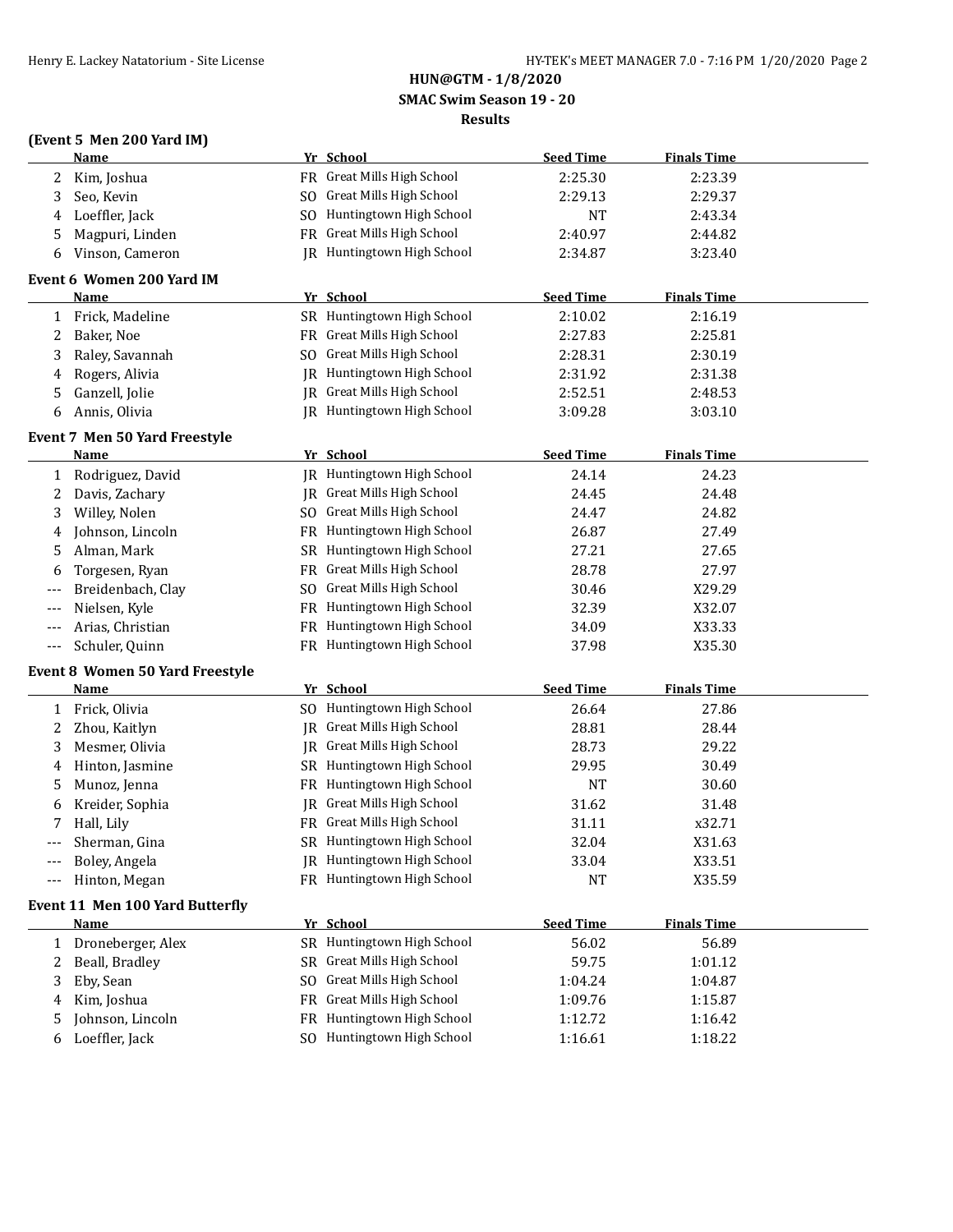# **HUN@GTM - 1/8/2020 SMAC Swim Season 19 - 20 Results**

# **Event 12 Women 100 Yard Butterfly**

|     | <b>Name</b>                                      |    | Yr School                                             | <b>Seed Time</b>     | <b>Finals Time</b>     |
|-----|--------------------------------------------------|----|-------------------------------------------------------|----------------------|------------------------|
| 1   | Frick, Madeline                                  |    | SR Huntingtown High School                            | 59.11                | 1:01.93                |
| 2   | Zhou, Kaitlyn                                    |    | JR Great Mills High School                            | 1:10.89              | 1:09.83                |
| 3   | Hudson, Olivia                                   |    | FR Huntingtown High School                            | 1:17.61              | 1:19.38                |
| 4   | Gonzales, Leila                                  |    | SR Great Mills High School                            | 1:18.79              | 1:20.54                |
| 5   | Coughlan, Zoe                                    | SR | Great Mills High School                               | 1:25.37              | 1:25.30                |
| 6   | Card, Isabel                                     |    | SO Huntingtown High School                            | <b>NT</b>            | 2:02.01                |
|     | Event 13 Men 100 Yard Freestyle                  |    |                                                       |                      |                        |
|     | Name                                             |    | Yr School                                             | <b>Seed Time</b>     | <b>Finals Time</b>     |
| 1   | Davis, Joseph                                    |    | FR Great Mills High School                            | 53.54                | 53.06                  |
| 2   | Rodriguez, David                                 |    | JR Huntingtown High School                            | 54.51                | 55.33                  |
| 3   | Davis, Zachary                                   |    | JR Great Mills High School                            | 54.11                | 55.87                  |
| 4   | Moore, Michael                                   |    | JR Huntingtown High School                            | 1:01.35              | 58.14                  |
| 5   | Smith, Dylan                                     |    | SR Great Mills High School                            | NT                   | 59.95                  |
| --- | Alman, Mark                                      |    | SR Huntingtown High School                            | 1:03.07              | <b>NS</b>              |
|     | Event 14 Women 100 Yard Freestyle                |    |                                                       |                      |                        |
|     | <b>Name</b>                                      |    | Yr School                                             | <b>Seed Time</b>     | <b>Finals Time</b>     |
| 1   | Atkins, Sydney                                   |    | JR Huntingtown High School                            | 55.93                | 56.67                  |
| 2   | Biehn, Emma                                      |    | SO Huntingtown High School                            | <b>NT</b>            | 57.25                  |
| 3   | Chan, Sophie                                     |    | SO Great Mills High School                            | 57.97                | 58.29                  |
| 4   | Morris, Lydia                                    | IR | <b>Great Mills High School</b>                        | 1:06.00              | 1:05.08                |
| 5   | Atkins, Jadyn                                    |    | FR Huntingtown High School                            | 1:05.89              | 1:05.62                |
| --- | Poole, Alexis                                    |    | SO Great Mills High School                            | 1:07.00              | <b>NS</b>              |
|     | Event 15 Men 500 Yard Freestyle                  |    |                                                       |                      |                        |
|     | <b>Name</b>                                      |    | Yr School                                             | <b>Seed Time</b>     | <b>Finals Time</b>     |
| 1   | Williams, Ethan                                  |    | SR Huntingtown High School                            | 4:55.76              | 5:03.65                |
| 2   | Seo, Kevin                                       |    | SO Great Mills High School                            | 6:09.38              | 6:04.68                |
| 3   | Ulrich, Daniel                                   |    | SO Great Mills High School                            | 6:14.15              | 6:10.41                |
| 4   | Krenik, Micah                                    |    | SO Huntingtown High School                            | 6:56.19              | 6:25.19                |
| 5   | Jamison, Thomas                                  | IR | <b>Great Mills High School</b>                        | 6:35.05              | 6:35.79                |
| 6   | Schuler, Quinn                                   |    | FR Huntingtown High School                            | <b>NT</b>            | 8:45.12                |
|     |                                                  |    |                                                       |                      |                        |
|     | Event 16 Women 500 Yard Freestyle<br><b>Name</b> |    | Yr School                                             | <b>Seed Time</b>     | <b>Finals Time</b>     |
|     | Baker, Noe                                       |    | FR Great Mills High School                            | 5:50.69              | 5:40.31                |
| 1   |                                                  |    | SO Huntingtown High School                            |                      |                        |
| 2   | Schmidt, Gabrielle                               |    | SR Great Mills High School                            | 5:43.86              | 5:47.69                |
| 3   | Gonzales, Leila                                  |    | IR Great Mills High School                            | 6:58.60              | 6:59.79                |
| 4   | Torgesen, Hannah                                 |    |                                                       | 7:10.39              | 7:17.58                |
| 5   | White, Gabrielle                                 | IR | Huntingtown High School<br>IR Huntingtown High School | 7:44.78              | 7:38.73                |
| 6   | Annis, Olivia                                    |    |                                                       | 8:00.79              | 7:48.57                |
|     | Event 17 Men 200 Yard Freestyle Relay            |    |                                                       |                      |                        |
|     | <b>Team</b>                                      |    | <b>Relay</b>                                          | <b>Seed Time</b>     | <b>Finals Time</b>     |
| 1   | <b>Great Mills High School</b>                   |    | $\boldsymbol{A}$                                      | 1:37.05              | 1:38.18                |
|     | 1) Davis, Zachary JR                             |    | 2) Willey, Nolen SO                                   | 3) Eby, Sean SO      | 4) Davis, Joseph FR    |
| 2   | Huntingtown High School                          |    | A                                                     | 1:44.44              | 1:49.89                |
|     | 1) Hance, Tyler SR                               |    | 2) Alman, Mark SR                                     | 3) Loeffler, Jack SO | 4) Johnson, Lincoln FR |
| 3   | <b>Great Mills High School</b>                   |    | B                                                     | NT                   | 1:51.80                |
|     | 1) Magpuri, Linden FR                            |    | 2) Smith, Dylan SR                                    | 3) Torgesen, Ryan FR | 4) Seo, Kevin SO       |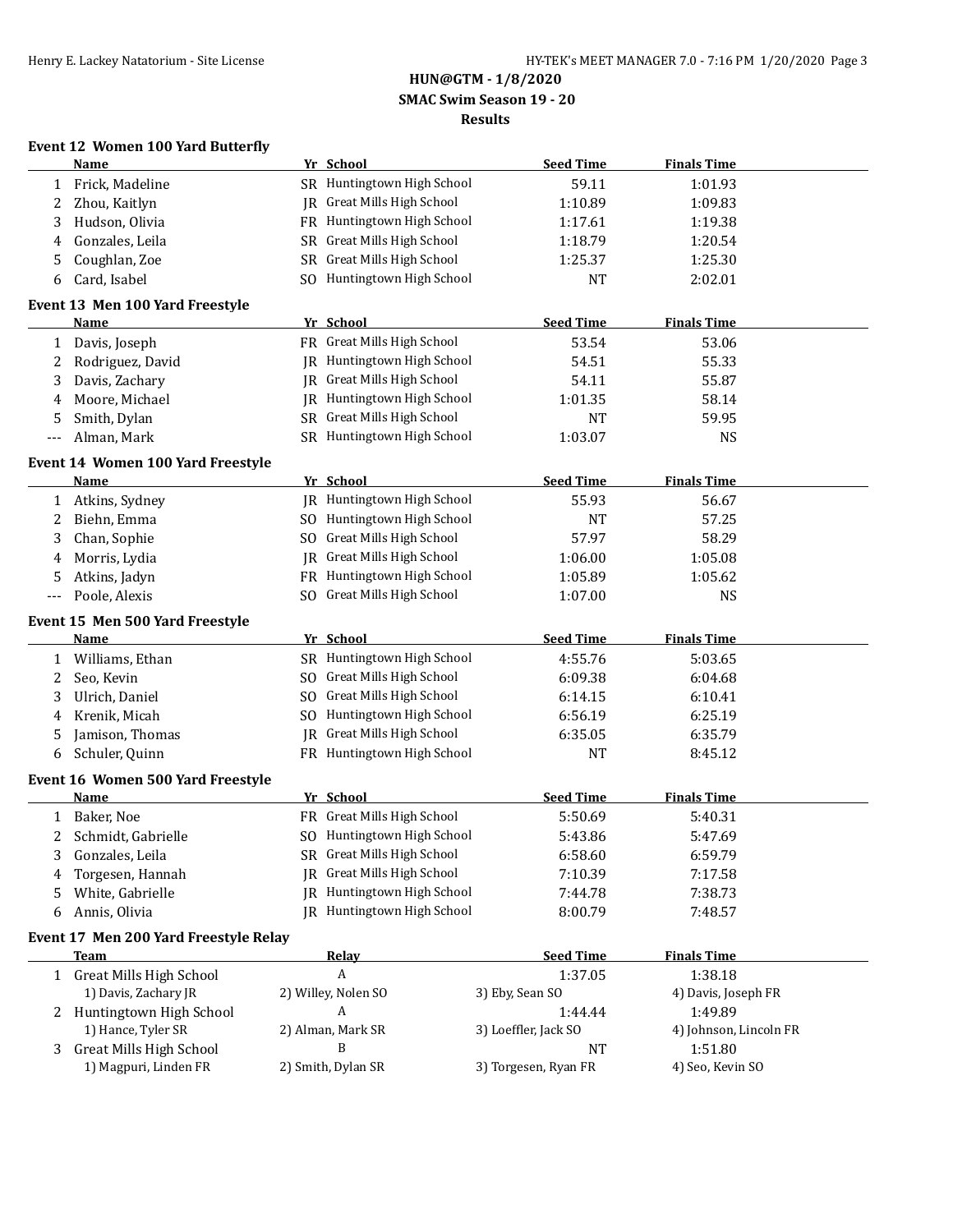**HUN@GTM - 1/8/2020**

 **SMAC Swim Season 19 - 20**

#### **Results**

# **(Event 17 Men 200 Yard Freestyle Relay)**

|              | <b>Team</b>                                 | <b>Relay</b>                      | <b>Seed Time</b>        | <b>Finals Time</b>        |
|--------------|---------------------------------------------|-----------------------------------|-------------------------|---------------------------|
|              | 4 Great Mills High School                   | $\mathsf{C}$                      | <b>NT</b>               | x1:57.37                  |
|              | 1) Pharis, Jonathan FR                      | 2) Jamison, Thomas JR             | 3) Breidenbach, Clay SO | 4) Crownover, Mitchell SO |
| 5            | Huntingtown High School                     | C                                 | <b>NT</b>               | 2:17.18                   |
|              | 1) Nielsen, Kyle FR                         | 2) Schuler, Quinn FR              | 3) Vinson, Cameron JR   | 4) Arias, Christian FR    |
|              | Huntingtown High School                     | B                                 | <b>NT</b>               | DQ                        |
|              | False start                                 |                                   |                         |                           |
|              | 1) Smith, Jared SR                          | 2) Cox, Garrett SO                | 3) Freeman, Dylan FR    | 4) Krohnert, Max SR       |
|              | Event 18 Women 200 Yard Freestyle Relay     |                                   |                         |                           |
|              | <u>Team</u>                                 | <b>Relay</b>                      | <b>Seed Time</b>        | <b>Finals Time</b>        |
| $\mathbf{1}$ | <b>Great Mills High School</b>              | A                                 | 1:53.17                 | 1:52.94                   |
|              | 1) Zhou, Kaitlyn JR                         | 2) Morris, Lydia JR               | 3) Lees, Raisa SO       | 4) Chan, Sophie SO        |
| 2            | <b>Great Mills High School</b>              | B                                 | <b>NT</b>               | 1:54.23                   |
|              | 1) Mesmer, Olivia JR                        | 2) Won, Soo Jin SO                | 3) Raley, Savannah SO   | 4) Baker, Noe FR          |
| 3            | Huntingtown High School                     | A                                 | 1:55.33                 | 1:58.03                   |
|              | 1) Rogers, Alivia JR                        | 2) Atkins, Jadyn FR               | 3) Hudson, Olivia FR    | 4) Hinton, Jasmine SR     |
|              | 4 Huntingtown High School                   | B                                 | NT                      | 2:08.31                   |
|              | 1) Munoz, Jenna FR                          | 2) Cole, Olivia SR                | 3) Sherman, Gina SR     | 4) Cost, Isabella FR      |
| 5            | <b>Great Mills High School</b>              | C                                 | NT                      | x2:10.39                  |
|              | 1) Coughlan, Zoe SR                         | 2) Corbin, Sadie SO               | 3) Torgesen, Hannah JR  | 4) Kreider, Sophia JR     |
| 6            | Huntingtown High School                     | C                                 | NT                      | x2:18.46                  |
|              | 1) White, Gabrielle JR                      | 2) Hinton, Megan FR               | 3) Hinton, Madison FR   | 4) Boley, Angela JR       |
|              |                                             |                                   |                         |                           |
|              | <b>Event 19 Men 100 Yard Backstroke</b>     |                                   |                         |                           |
|              | <b>Name</b>                                 | Yr School                         | <b>Seed Time</b>        | <b>Finals Time</b>        |
| $\mathbf{1}$ | Eby, Sean                                   | SO Great Mills High School        | 1:01.63                 | 1:01.00                   |
| 2            | Moore, Michael                              | JR Huntingtown High School        | 1:09.09                 | 1:08.54                   |
| 3            | Magpuri, Linden                             | FR Great Mills High School        | <b>NT</b>               | 1:17.83                   |
| 4            | Crownover, Mitchell                         | SO Great Mills High School        | 1:18.18                 | 1:20.17                   |
| 5            | Vinson, Cameron                             | JR Huntingtown High School        | 1:28.41                 | 1:29.69                   |
| 6            | Arias, Christian                            | FR Huntingtown High School        | 1:31.31                 | 1:36.51                   |
|              | Event 20 Women 100 Yard Backstroke          |                                   |                         |                           |
|              | Name                                        | Yr School                         | <b>Seed Time</b>        | <b>Finals Time</b>        |
| $\mathbf{1}$ | Atkins, Sydney                              | JR Huntingtown High School        | 1:01.86                 | 1:06.35                   |
| 2            | Schmidt, Gabrielle                          | SO Huntingtown High School        | 1:06.79                 | 1:09.08                   |
| 3            | Raley, Savannah                             | SO Great Mills High School        | 1:08.96                 | 1:12.23                   |
| 4            | Morris, Lydia                               | <b>IR</b> Great Mills High School | 1:10.52                 | 1:15.37                   |
|              | Cost, Isabella                              | FR Huntingtown High School        | 1:18.36                 | 1:18.56                   |
| 6            | Won, Soo Jin                                | SO Great Mills High School        | 1:27.78                 | 1:26.52                   |
|              |                                             |                                   |                         |                           |
|              | Event 21 Men 100 Yard Breaststroke          |                                   |                         |                           |
|              | Name                                        | Yr School                         | <b>Seed Time</b>        | <b>Finals Time</b>        |
| 1            | White, Benjamin                             | IR Great Mills High School        | 1:09.74                 | 1:09.20                   |
| 2            | Smith, Jared                                | SR Huntingtown High School        | 1:10.66                 | 1:11.08                   |
| 3            | Davis, Joseph                               | FR Great Mills High School        | 1:10.00                 | 1:12.60                   |
| 4            | Hance, Tyler                                | SR Huntingtown High School        | 1:12.81                 | 1:14.92                   |
| 5            | Cox, Garrett                                | SO Huntingtown High School        | 1:18.91                 | 1:19.64                   |
| 6            | Pharis, Jonathan                            | FR Great Mills High School        | 1:24.59                 | 1:25.48                   |
|              | <b>Event 22 Women 100 Yard Breaststroke</b> |                                   |                         |                           |
|              | Name                                        | Yr School                         | <b>Seed Time</b>        | <b>Finals Time</b>        |
|              | 1 Frick, Olivia                             | SO Huntingtown High School        | 1:09.31                 | 1:15.10                   |
|              |                                             |                                   |                         |                           |